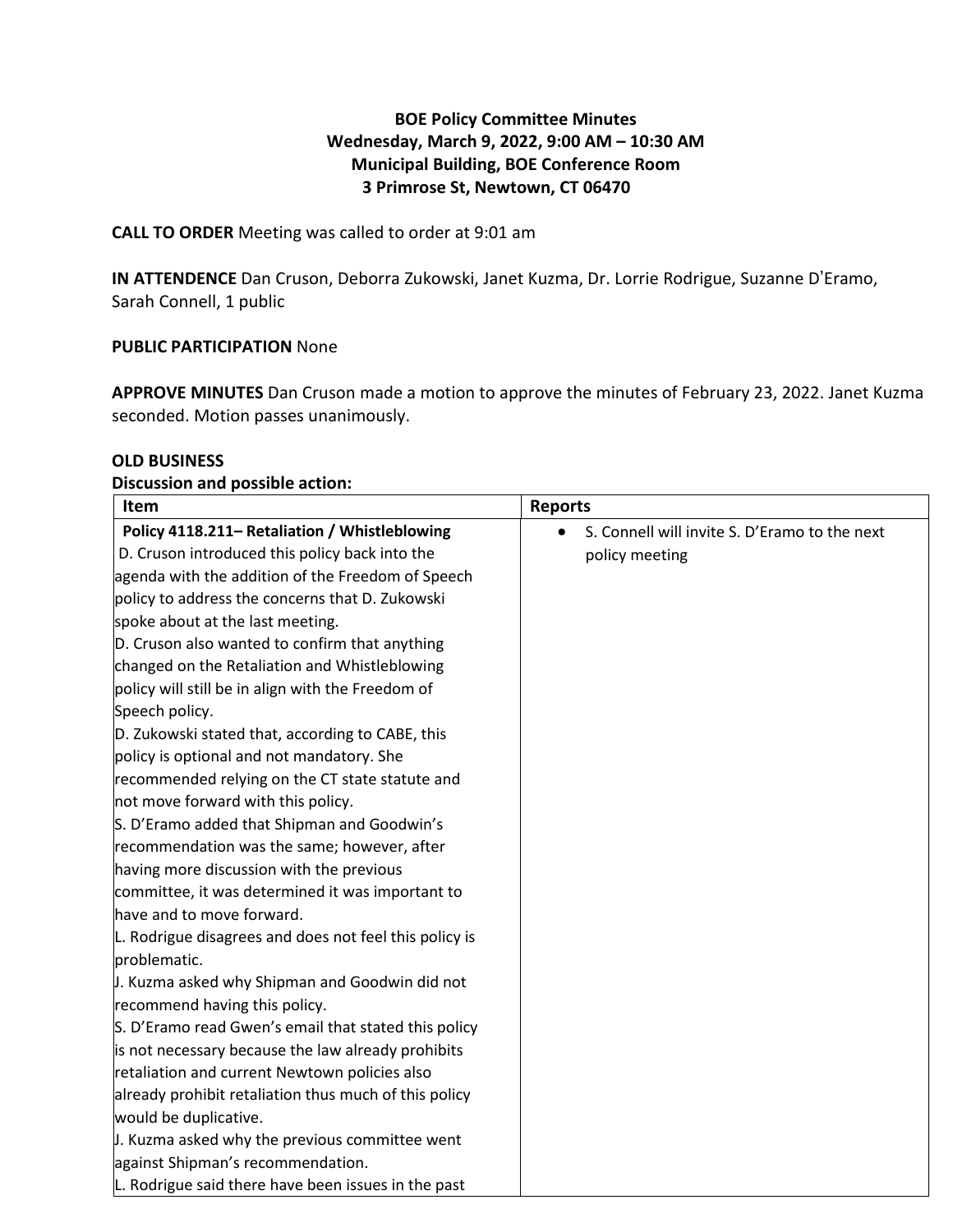| that people have come forward regarding retaliation   |  |
|-------------------------------------------------------|--|
| so the committee thought it was betas to make it      |  |
| clear the Board's position on it followed the law.    |  |
| D. Zukowski also recommended having a simple          |  |
| policy stating the Board's position regarding this    |  |
| policy with the legal references listed below.        |  |
| D. Cruson asked L. Rodrigue if that would resolve the |  |
| concerns from the Administrative level?               |  |
| L. Rodrigue said the questions would still come up    |  |
| because the nuances of the law are somewhat           |  |
| unknown.                                              |  |
| The committee agreed to still obtain this policy,     |  |
| however, it was determined that L. Rodrigue and S.    |  |
| D'Eramo will make edits and bring it back to the      |  |
| committee for further review.                         |  |
|                                                       |  |

## **NEW BUSINESS**

# **Discussion and possible action:**

| Item                                                                                                                                                                                                                                                                                                                                                                                                                                                                                                                                                                                                                                                            | <b>Reports</b>                                                                                                                       |
|-----------------------------------------------------------------------------------------------------------------------------------------------------------------------------------------------------------------------------------------------------------------------------------------------------------------------------------------------------------------------------------------------------------------------------------------------------------------------------------------------------------------------------------------------------------------------------------------------------------------------------------------------------------------|--------------------------------------------------------------------------------------------------------------------------------------|
| Policy 4118.239/4218.239 - Covid-19 Vaccinations<br>L. Rodrigue spoke with Shipman and Goodwin and<br>it was clear that their recommendation is to rescind<br>this policy.<br>L. Rodrigue added that Shipman's explanation to<br>rescind this policy was because this policy was<br>followed by an Executive Order. Some districts did<br>not feel it necessary to even have a policy because<br>of the Executive Order.<br>D. Cruson does not believe that the District will<br>mandate vaccinations on its own so a policy is not<br>necessary. However, it is possible that the District<br>may need to mandate face masks if there is a<br>localized issue. | S. Connell will send this policy to K. June to be<br>$\bullet$<br>rescinded.                                                         |
| The committee agreed.                                                                                                                                                                                                                                                                                                                                                                                                                                                                                                                                                                                                                                           |                                                                                                                                      |
| Policy 4118.237/4218.237/5141.8 - Face Masks<br><b>Coverings</b><br>D. Cruson believes this policy would help the<br>District if there was an issue that happened on a<br>localized level. Districts that do not have one they<br>would be unprepared in the case of an emergency.<br>J. Kuzma understands D. Cruson's position but has<br>issues with having a policy with no metrics.<br>L. Rodrigue asked to bring this policy back to a<br>future meeting. She would like to speak to other<br>Districts, Donna Culbert, Anne Dalton and Shipman                                                                                                            | S. Connell will invite S. D'Eramo to the next<br>policy meeting.<br>S. Connell will invite D. Culbert to the next<br>policy meeting. |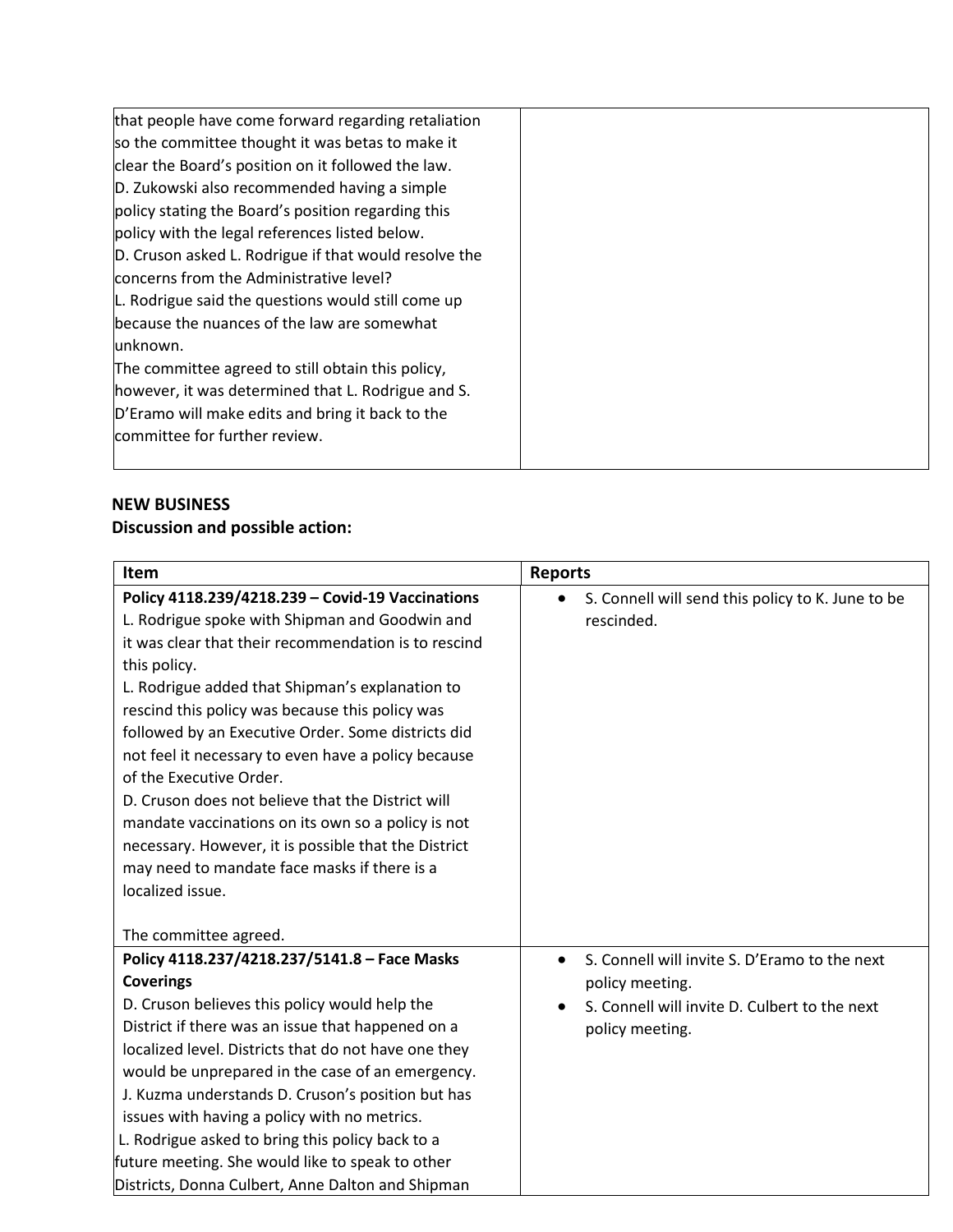| and Goodwin before moving forward with editing or                                                                                                                                                                                                                                                                                                                                                                                                                                                                                                                                                                                                  |                                                                                    |
|----------------------------------------------------------------------------------------------------------------------------------------------------------------------------------------------------------------------------------------------------------------------------------------------------------------------------------------------------------------------------------------------------------------------------------------------------------------------------------------------------------------------------------------------------------------------------------------------------------------------------------------------------|------------------------------------------------------------------------------------|
| rescinding.                                                                                                                                                                                                                                                                                                                                                                                                                                                                                                                                                                                                                                        |                                                                                    |
| L. Rodrigue agrees with possibly adding language                                                                                                                                                                                                                                                                                                                                                                                                                                                                                                                                                                                                   |                                                                                    |
| "working in concert with the DPH/local health dept"                                                                                                                                                                                                                                                                                                                                                                                                                                                                                                                                                                                                |                                                                                    |
| to this policy if the committee decides to keep it.                                                                                                                                                                                                                                                                                                                                                                                                                                                                                                                                                                                                |                                                                                    |
|                                                                                                                                                                                                                                                                                                                                                                                                                                                                                                                                                                                                                                                    |                                                                                    |
| The committee agreed.                                                                                                                                                                                                                                                                                                                                                                                                                                                                                                                                                                                                                              |                                                                                    |
| Policy 6172.61 - Distance Education - Distance                                                                                                                                                                                                                                                                                                                                                                                                                                                                                                                                                                                                     | S. Connell will bring this policy back to the<br>$\bullet$                         |
| Learning Plan Due to Health- and Safety School                                                                                                                                                                                                                                                                                                                                                                                                                                                                                                                                                                                                     | committee at a future meeting.                                                     |
| <b>Closure</b>                                                                                                                                                                                                                                                                                                                                                                                                                                                                                                                                                                                                                                     |                                                                                    |
| D. Cruson recommended combining this policy with                                                                                                                                                                                                                                                                                                                                                                                                                                                                                                                                                                                                   |                                                                                    |
| Policy 6172.6. L. Rodrigue said that it is possible but                                                                                                                                                                                                                                                                                                                                                                                                                                                                                                                                                                                            |                                                                                    |
| this policy is for K-12 and Policy 6172.6 is for High                                                                                                                                                                                                                                                                                                                                                                                                                                                                                                                                                                                              |                                                                                    |
| School students.                                                                                                                                                                                                                                                                                                                                                                                                                                                                                                                                                                                                                                   |                                                                                    |
| D. Zukowski does not agree with combining the                                                                                                                                                                                                                                                                                                                                                                                                                                                                                                                                                                                                      |                                                                                    |
| two policies. She looks at this policy as a                                                                                                                                                                                                                                                                                                                                                                                                                                                                                                                                                                                                        |                                                                                    |
| completely different policy than 6172.6. Her                                                                                                                                                                                                                                                                                                                                                                                                                                                                                                                                                                                                       |                                                                                    |
| recommendation is to take the mechanics out of                                                                                                                                                                                                                                                                                                                                                                                                                                                                                                                                                                                                     |                                                                                    |
| the policy and have a simple policy with a                                                                                                                                                                                                                                                                                                                                                                                                                                                                                                                                                                                                         |                                                                                    |
| regulation.                                                                                                                                                                                                                                                                                                                                                                                                                                                                                                                                                                                                                                        |                                                                                    |
| D. Cruson said that is why he thinks it would be a                                                                                                                                                                                                                                                                                                                                                                                                                                                                                                                                                                                                 |                                                                                    |
| good idea to combine the two policies.                                                                                                                                                                                                                                                                                                                                                                                                                                                                                                                                                                                                             |                                                                                    |
| D. Zukowski asked if the committee can table this                                                                                                                                                                                                                                                                                                                                                                                                                                                                                                                                                                                                  |                                                                                    |
| policy until Policy 6172.6 is finalized before                                                                                                                                                                                                                                                                                                                                                                                                                                                                                                                                                                                                     |                                                                                    |
| including a subsection.                                                                                                                                                                                                                                                                                                                                                                                                                                                                                                                                                                                                                            |                                                                                    |
| J. Kuzma agrees with D. Zukowski and sees these                                                                                                                                                                                                                                                                                                                                                                                                                                                                                                                                                                                                    |                                                                                    |
| policies as two different policies.                                                                                                                                                                                                                                                                                                                                                                                                                                                                                                                                                                                                                |                                                                                    |
| D. Cruson agrees that the policy should be broader.                                                                                                                                                                                                                                                                                                                                                                                                                                                                                                                                                                                                |                                                                                    |
| D. Zukowski suggests bring the Board members                                                                                                                                                                                                                                                                                                                                                                                                                                                                                                                                                                                                       |                                                                                    |
| into this conversation because this is a huge shift in                                                                                                                                                                                                                                                                                                                                                                                                                                                                                                                                                                                             |                                                                                    |
| education.                                                                                                                                                                                                                                                                                                                                                                                                                                                                                                                                                                                                                                         |                                                                                    |
| Policy 6172.6 - Distance Education -                                                                                                                                                                                                                                                                                                                                                                                                                                                                                                                                                                                                               | L. Rodrigue will make necessary edits that align<br>$\bullet$                      |
| <b>Virtual/Online Courses</b>                                                                                                                                                                                                                                                                                                                                                                                                                                                                                                                                                                                                                      | with the new guidance from the State.                                              |
|                                                                                                                                                                                                                                                                                                                                                                                                                                                                                                                                                                                                                                                    |                                                                                    |
|                                                                                                                                                                                                                                                                                                                                                                                                                                                                                                                                                                                                                                                    |                                                                                    |
|                                                                                                                                                                                                                                                                                                                                                                                                                                                                                                                                                                                                                                                    |                                                                                    |
|                                                                                                                                                                                                                                                                                                                                                                                                                                                                                                                                                                                                                                                    |                                                                                    |
|                                                                                                                                                                                                                                                                                                                                                                                                                                                                                                                                                                                                                                                    |                                                                                    |
|                                                                                                                                                                                                                                                                                                                                                                                                                                                                                                                                                                                                                                                    |                                                                                    |
|                                                                                                                                                                                                                                                                                                                                                                                                                                                                                                                                                                                                                                                    |                                                                                    |
|                                                                                                                                                                                                                                                                                                                                                                                                                                                                                                                                                                                                                                                    |                                                                                    |
|                                                                                                                                                                                                                                                                                                                                                                                                                                                                                                                                                                                                                                                    |                                                                                    |
|                                                                                                                                                                                                                                                                                                                                                                                                                                                                                                                                                                                                                                                    |                                                                                    |
|                                                                                                                                                                                                                                                                                                                                                                                                                                                                                                                                                                                                                                                    |                                                                                    |
|                                                                                                                                                                                                                                                                                                                                                                                                                                                                                                                                                                                                                                                    |                                                                                    |
|                                                                                                                                                                                                                                                                                                                                                                                                                                                                                                                                                                                                                                                    |                                                                                    |
| committee to review.                                                                                                                                                                                                                                                                                                                                                                                                                                                                                                                                                                                                                               |                                                                                    |
| L. Rodrigue asked the committee to re-review this<br>policy.<br>J. Kuzma has a lot of questions regarding this new<br>guidance and asked L. Rodrigue if she would be<br>doing a presentation to the Board.<br>L. Rodrigue said Newtown already has<br>Virtual/Online High School in place and the State<br>just provided a new guidance.<br>Virtual/Online Courses are not mandated, but if<br>you do take an online course, the guidance is what<br>will help the District stay consistent and compliant.<br>L. Rodrigue will look the policy and new guidelines<br>to make necessary edits.<br>D. Cruson asked for a revised CABE sample for the | S. Connell will obtain a sample from CABE and<br>bring to the next policy meeting. |